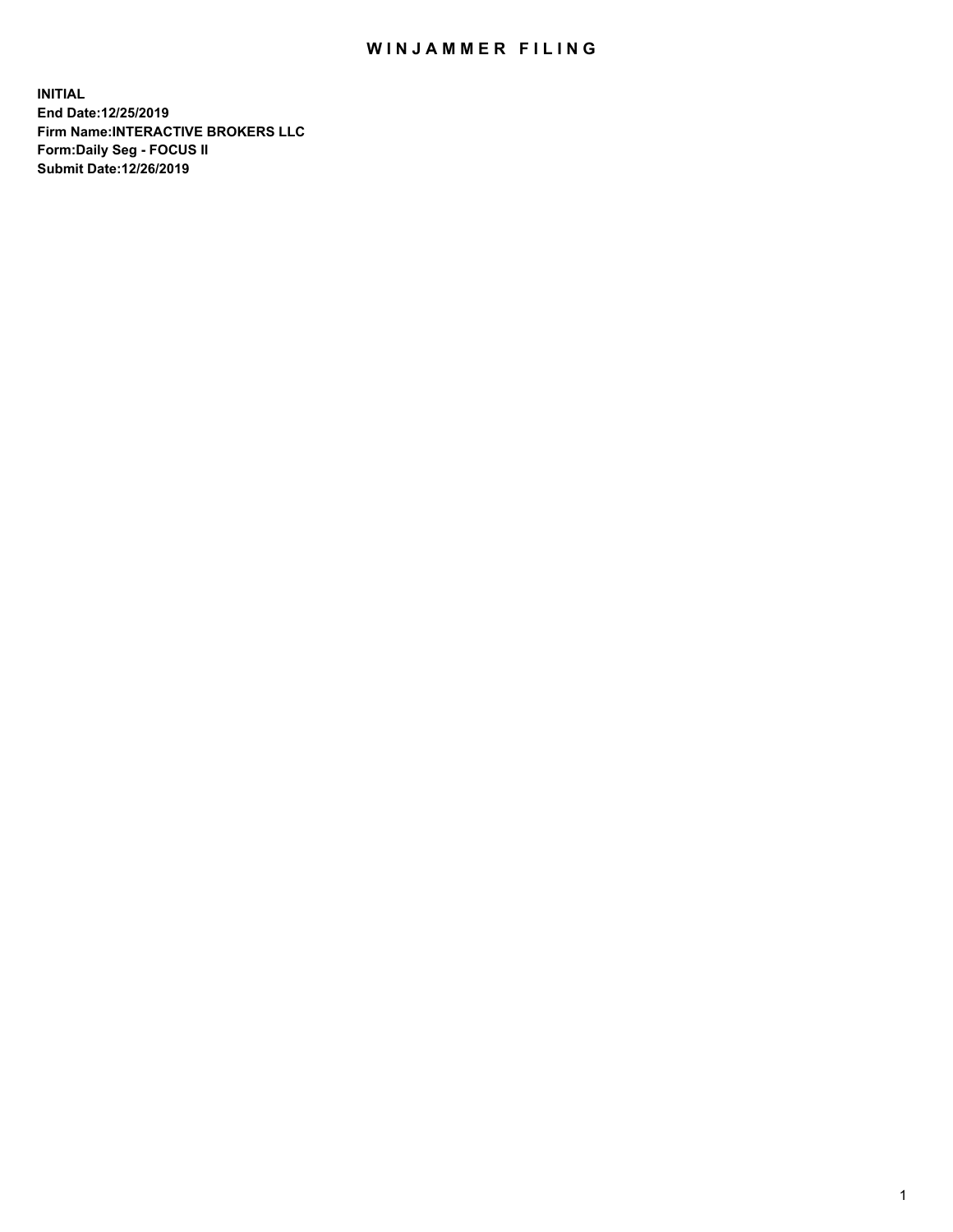**INITIAL End Date:12/25/2019 Firm Name:INTERACTIVE BROKERS LLC Form:Daily Seg - FOCUS II Submit Date:12/26/2019 Daily Segregation - Cover Page**

| Name of Company                                                                                                                                                                                                                                                                                                                | <b>INTERACTIVE BROKERS LLC</b>                                                             |
|--------------------------------------------------------------------------------------------------------------------------------------------------------------------------------------------------------------------------------------------------------------------------------------------------------------------------------|--------------------------------------------------------------------------------------------|
| <b>Contact Name</b>                                                                                                                                                                                                                                                                                                            | James Menicucci                                                                            |
| <b>Contact Phone Number</b>                                                                                                                                                                                                                                                                                                    | 203-618-8085                                                                               |
| <b>Contact Email Address</b>                                                                                                                                                                                                                                                                                                   | jmenicucci@interactivebrokers.c<br>om                                                      |
| FCM's Customer Segregated Funds Residual Interest Target (choose one):<br>a. Minimum dollar amount: ; or<br>b. Minimum percentage of customer segregated funds required:%; or<br>c. Dollar amount range between: and; or<br>d. Percentage range of customer segregated funds required between:% and%.                          | $\overline{\mathbf{0}}$<br>$\overline{\mathbf{0}}$<br>155,000,000 245,000,000<br><u>00</u> |
| FCM's Customer Secured Amount Funds Residual Interest Target (choose one):<br>a. Minimum dollar amount: ; or<br>b. Minimum percentage of customer secured funds required:% ; or<br>c. Dollar amount range between: and; or<br>d. Percentage range of customer secured funds required between:% and%.                           | <u>0</u><br>$\overline{\mathbf{0}}$<br>80,000,000 120,000,000<br>0 <sub>0</sub>            |
| FCM's Cleared Swaps Customer Collateral Residual Interest Target (choose one):<br>a. Minimum dollar amount: ; or<br>b. Minimum percentage of cleared swaps customer collateral required:% ; or<br>c. Dollar amount range between: and; or<br>d. Percentage range of cleared swaps customer collateral required between:% and%. | <u>0</u><br>$\underline{\mathbf{0}}$<br>0 <sub>0</sub><br>0 <sub>0</sub>                   |

Attach supporting documents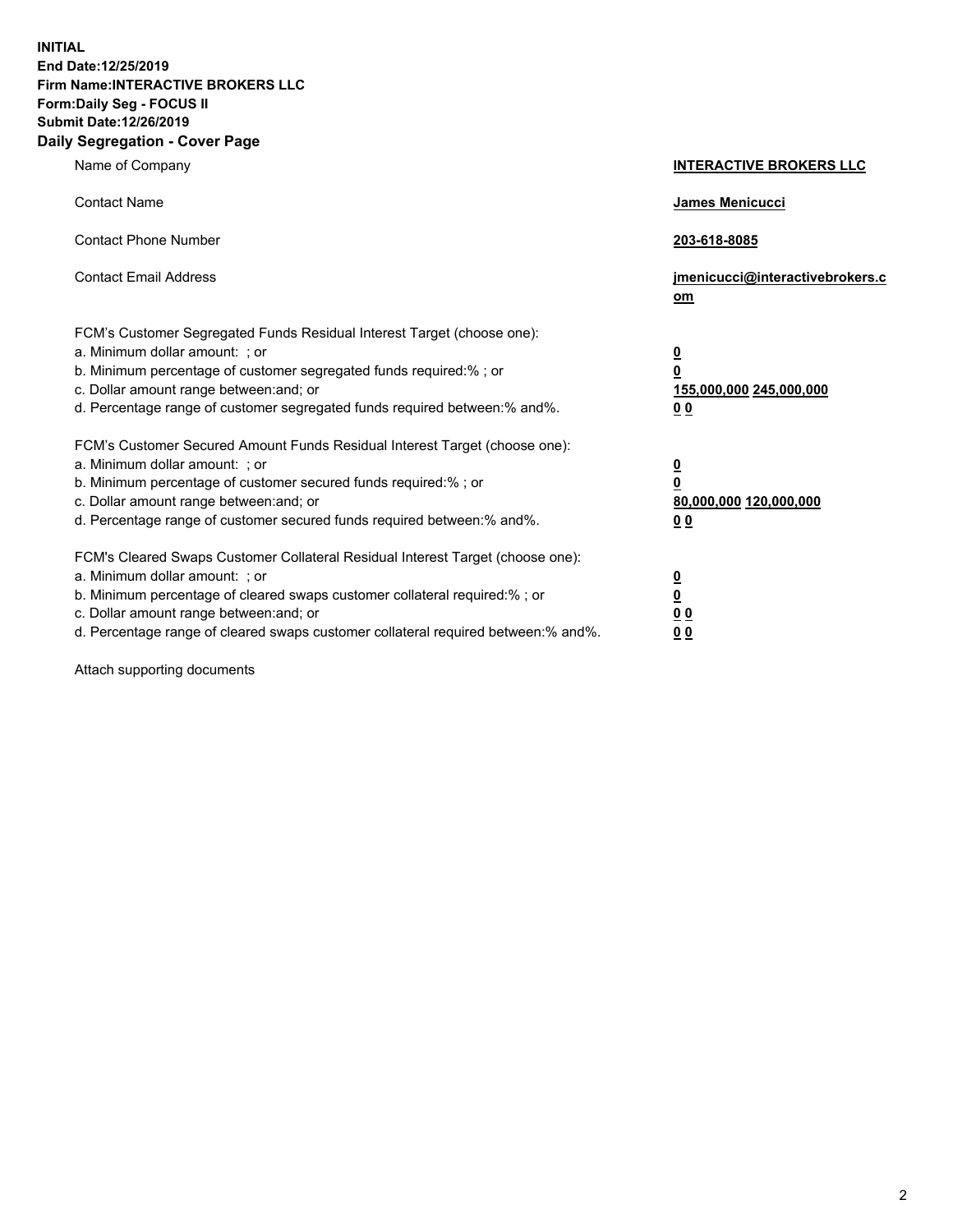## **INITIAL End Date:12/25/2019 Firm Name:INTERACTIVE BROKERS LLC Form:Daily Seg - FOCUS II Submit Date:12/26/2019 Daily Segregation - Secured Amounts**

|     | Daily Segregation - Secured Amounts                                                         |                                                       |
|-----|---------------------------------------------------------------------------------------------|-------------------------------------------------------|
|     | Foreign Futures and Foreign Options Secured Amounts                                         |                                                       |
|     | Amount required to be set aside pursuant to law, rule or regulation of a foreign            | $0$ [7305]                                            |
|     | government or a rule of a self-regulatory organization authorized thereunder                |                                                       |
| 1.  | Net ledger balance - Foreign Futures and Foreign Option Trading - All Customers             |                                                       |
|     | A. Cash                                                                                     | 510, 194, 538 [7315]                                  |
|     | B. Securities (at market)                                                                   | $0$ [7317]                                            |
| 2.  | Net unrealized profit (loss) in open futures contracts traded on a foreign board of trade   | 2,507,852 [7325]                                      |
| 3.  | Exchange traded options                                                                     |                                                       |
|     | a. Market value of open option contracts purchased on a foreign board of trade              | 160,183 [7335]                                        |
|     | b. Market value of open contracts granted (sold) on a foreign board of trade                | -241,337 [7337]                                       |
| 4.  | Net equity (deficit) (add lines 1.2. and 3.)                                                | 512,621,236 [7345]                                    |
| 5.  | Account liquidating to a deficit and account with a debit balances - gross amount           | 2,881 [7351]                                          |
|     | Less: amount offset by customer owned securities                                            | 0 [7352] 2,881 [7354]                                 |
| 6.  | Amount required to be set aside as the secured amount - Net Liquidating Equity              | 512,624,117 [7355]                                    |
|     | Method (add lines 4 and 5)                                                                  |                                                       |
| 7.  | Greater of amount required to be set aside pursuant to foreign jurisdiction (above) or line | 512,624,117 [7360]                                    |
|     | 6.                                                                                          |                                                       |
|     | FUNDS DEPOSITED IN SEPARATE REGULATION 30.7 ACCOUNTS                                        |                                                       |
| 1.  | Cash in banks                                                                               |                                                       |
|     | A. Banks located in the United States                                                       | 48,784,736 [7500]                                     |
|     | B. Other banks qualified under Regulation 30.7                                              | 0 [7520] 48,784,736 [7530]                            |
| 2.  | Securities                                                                                  |                                                       |
|     | A. In safekeeping with banks located in the United States                                   | 493,626,750 [7540]                                    |
|     | B. In safekeeping with other banks qualified under Regulation 30.7                          | 0 [7560] 493,626,750 [7570]                           |
| 3.  | Equities with registered futures commission merchants                                       |                                                       |
|     | A. Cash                                                                                     | $0$ [7580]                                            |
|     | <b>B.</b> Securities                                                                        | $0$ [7590]                                            |
|     | C. Unrealized gain (loss) on open futures contracts                                         | $0$ [7600]                                            |
|     | D. Value of long option contracts                                                           | $0$ [7610]                                            |
|     | E. Value of short option contracts                                                          | 0 [7615] 0 [7620]                                     |
| 4.  | Amounts held by clearing organizations of foreign boards of trade                           |                                                       |
|     | A. Cash                                                                                     |                                                       |
|     | <b>B.</b> Securities                                                                        | $0$ [7640]<br>$0$ [7650]                              |
|     | C. Amount due to (from) clearing organization - daily variation                             | $0$ [7660]                                            |
|     | D. Value of long option contracts                                                           |                                                       |
|     |                                                                                             | $0$ [7670]                                            |
| 5.  | E. Value of short option contracts                                                          | 0 [7675] 0 [7680]                                     |
|     | Amounts held by members of foreign boards of trade                                          |                                                       |
|     | A. Cash                                                                                     | 93,280,383 [7700]                                     |
|     | <b>B.</b> Securities                                                                        | $0$ [7710]                                            |
|     | C. Unrealized gain (loss) on open futures contracts                                         | -1,445,250 [7720]                                     |
|     | D. Value of long option contracts                                                           | 160,183 [7730]                                        |
|     | E. Value of short option contracts                                                          | <mark>-241,337</mark> [7735] <b>91,753,979</b> [7740] |
| 6.  | Amounts with other depositories designated by a foreign board of trade                      | $0$ [7760]                                            |
| 7.  | Segregated funds on hand                                                                    | $0$ [7765]                                            |
| 8.  | Total funds in separate section 30.7 accounts                                               | 634, 165, 465 [7770]                                  |
| 9.  | Excess (deficiency) Set Aside for Secured Amount (subtract line 7 Secured Statement         | 121,541,348 [7380]                                    |
|     | Page 1 from Line 8)                                                                         |                                                       |
| 10. | Management Target Amount for Excess funds in separate section 30.7 accounts                 | 80,000,000 [7780]                                     |
| 11. | Excess (deficiency) funds in separate 30.7 accounts over (under) Management Target          | 41,541,348 [7785]                                     |
|     |                                                                                             |                                                       |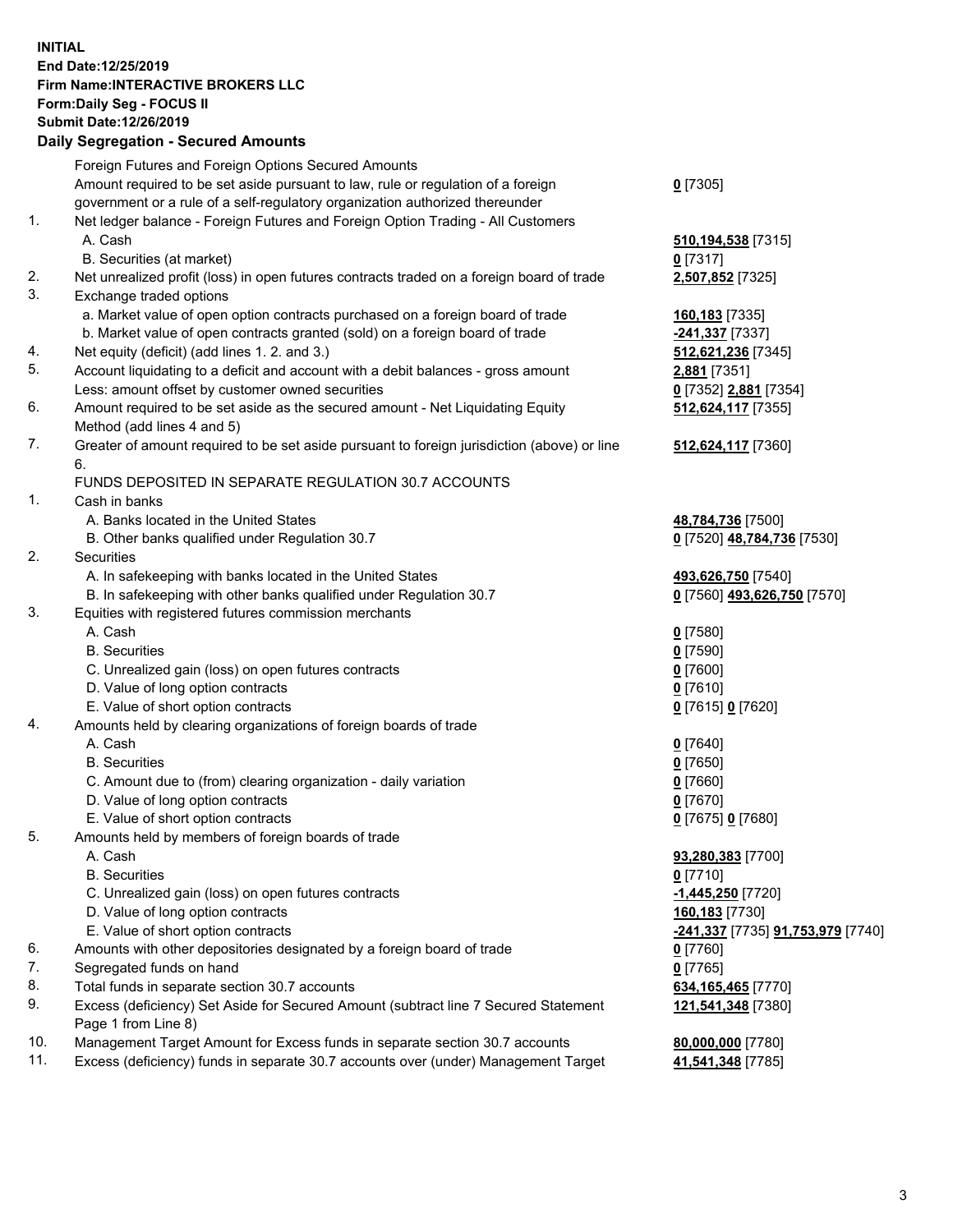**INITIAL End Date:12/25/2019 Firm Name:INTERACTIVE BROKERS LLC Form:Daily Seg - FOCUS II Submit Date:12/26/2019 Daily Segregation - Segregation Statement** SEGREGATION REQUIREMENTS(Section 4d(2) of the CEAct) 1. Net ledger balance A. Cash **4,059,332,514** [7010] B. Securities (at market) **0** [7020] 2. Net unrealized profit (loss) in open futures contracts traded on a contract market **44,311,441** [7030] 3. Exchange traded options A. Add market value of open option contracts purchased on a contract market **159,084,830** [7032] B. Deduct market value of open option contracts granted (sold) on a contract market **-182,156,191** [7033] 4. Net equity (deficit) (add lines 1, 2 and 3) **4,080,572,594** [7040] 5. Accounts liquidating to a deficit and accounts with debit balances - gross amount **959,092** [7045] Less: amount offset by customer securities **0** [7047] **959,092** [7050] 6. Amount required to be segregated (add lines 4 and 5) **4,081,531,686** [7060] FUNDS IN SEGREGATED ACCOUNTS 7. Deposited in segregated funds bank accounts A. Cash **1,017,306,795** [7070] B. Securities representing investments of customers' funds (at market) **1,992,342,495** [7080] C. Securities held for particular customers or option customers in lieu of cash (at market) **0** [7090] 8. Margins on deposit with derivatives clearing organizations of contract markets A. Cash **2,905,082** [7100] B. Securities representing investments of customers' funds (at market) **1,309,652,035** [7110] C. Securities held for particular customers or option customers in lieu of cash (at market) **0** [7120] 9. Net settlement from (to) derivatives clearing organizations of contract markets **5,327,775** [7130] 10. Exchange traded options A. Value of open long option contracts **159,456,125** [7132] B. Value of open short option contracts **-182,625,342** [7133] 11. Net equities with other FCMs A. Net liquidating equity **0** [7140] B. Securities representing investments of customers' funds (at market) **0** [7160] C. Securities held for particular customers or option customers in lieu of cash (at market) **0** [7170] 12. Segregated funds on hand **0** [7150] 13. Total amount in segregation (add lines 7 through 12) **4,304,364,965** [7180] 14. Excess (deficiency) funds in segregation (subtract line 6 from line 13) **222,833,279** [7190] 15. Management Target Amount for Excess funds in segregation **155,000,000** [7194] **67,833,279** [7198]

16. Excess (deficiency) funds in segregation over (under) Management Target Amount Excess